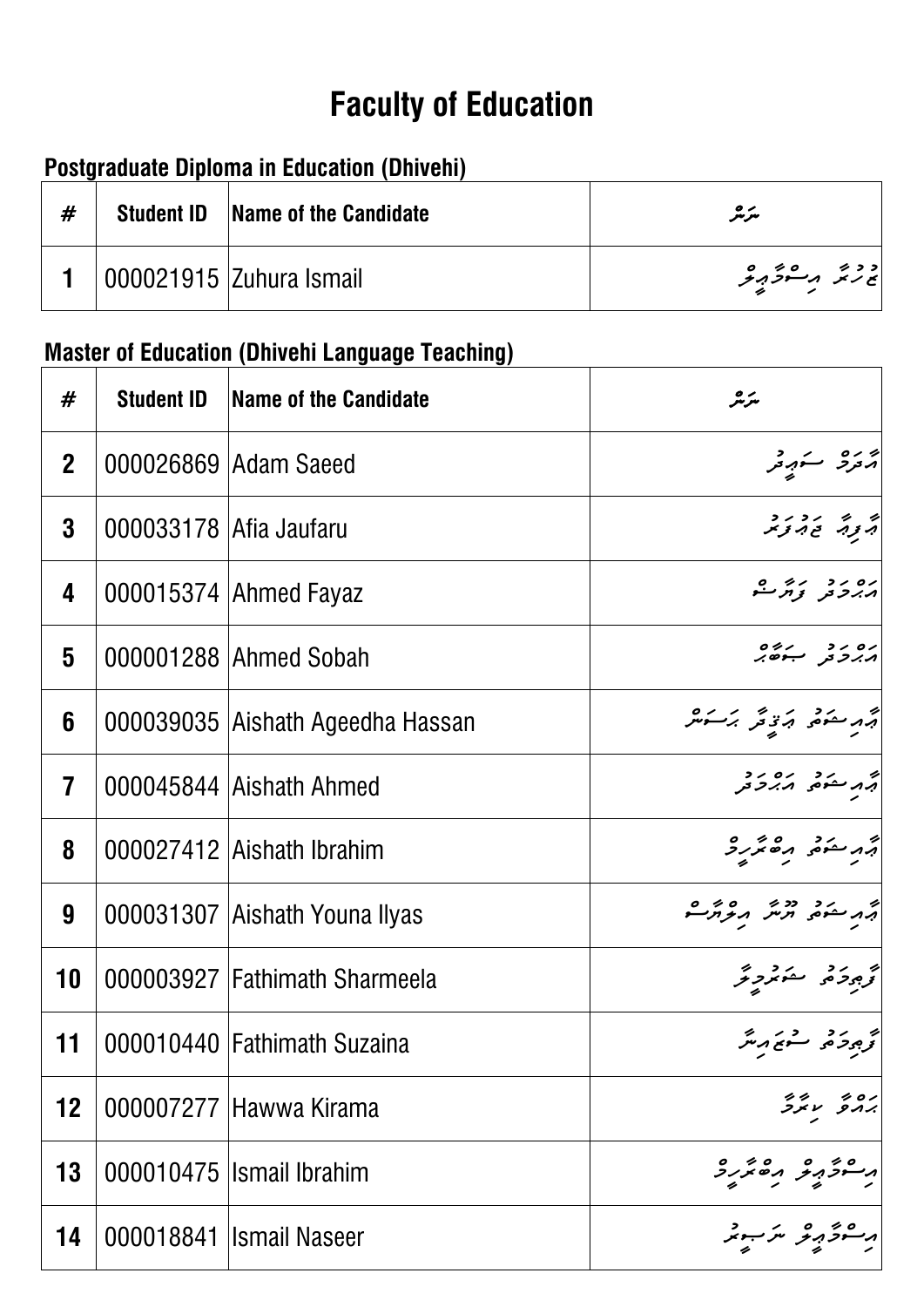|  | 15   000023176   Mariyath Abdul Latheef | د د د ده ده د ه                      |
|--|-----------------------------------------|--------------------------------------|
|  | <b>16</b>   000003624   Mohamed Waheed  | د ره ر د<br>  <i>د بر مر د بر</i> تر |

## **Master of Education (Dhivehi Language Teaching) (with Distinction Award)**

| #         | <b>Student ID</b> | Name of the Candidate       | سرمر                                       |
|-----------|-------------------|-----------------------------|--------------------------------------------|
| 17        |                   | 000006315 Shareefa Ibrahim  | متوبرتر مقترره                             |
| 18        |                   | 000015132 Ahmed Ibrahim     | ים יד סידים<br>גיבת הסיציב                 |
| 19        |                   | 000006185 Sharumeela Dawood | مشور به ۱۶۶۶ و.<br>مشو <i>نز بر تور</i> مر |
| 20        |                   | 000032925 Abdulla Nazeem    | جرة قرالله متزبر فر                        |
| 21        |                   | 000006181 Ahmed Samir       | ره رو گرد و                                |
| <b>22</b> |                   | 000010845 Mauroof Adam      | ر د دده پې ره<br><i>د بر</i> بر بر بر      |
| 23        |                   | 000028857 Athira Hameed     | اپر پر پر در<br>ابروپر برد تر              |
| 24        |                   | 000005998 Shareefa Hassan   | ىمۇرۇ برگىر                                |
| 25        |                   | 000026394 Aishath Nuzuhaa   | بر د سکوه مسرح بر<br>برد سکوه مسرح بر      |

## **Master of Education (Dhivehi Language Teaching)**

| #  | <b>Student ID</b> | Name of the Candidate      | سرمر                                                                                                                                                                                                                           |
|----|-------------------|----------------------------|--------------------------------------------------------------------------------------------------------------------------------------------------------------------------------------------------------------------------------|
| 26 |                   | 000015165 Nasira Hassan    | مَرْ سِوتَر بَرَ سَوْسَر                                                                                                                                                                                                       |
| 27 |                   | 000028662 Shamsiyya Rafeeu | $\left  \begin{array}{c} \circ & \circ & \circ & \circ \\ \circ & \circ & \circ & \circ \end{array} \right $                                                                                                                   |
| 28 |                   | 000001629 Abdulla Waheed   | بره د په د د کلی د کلی استفاده کلی استفاده کلی استفاده کلی به دست کلی استفاده کلی استفاده کلی استفاده کلیک ا<br>  ابراه محرک استفاده کلیک استفاده کلیک استفاده کلیک استفاده کلیک استفاده کلیک استفاده کلیک استفاده کلیک استفاد |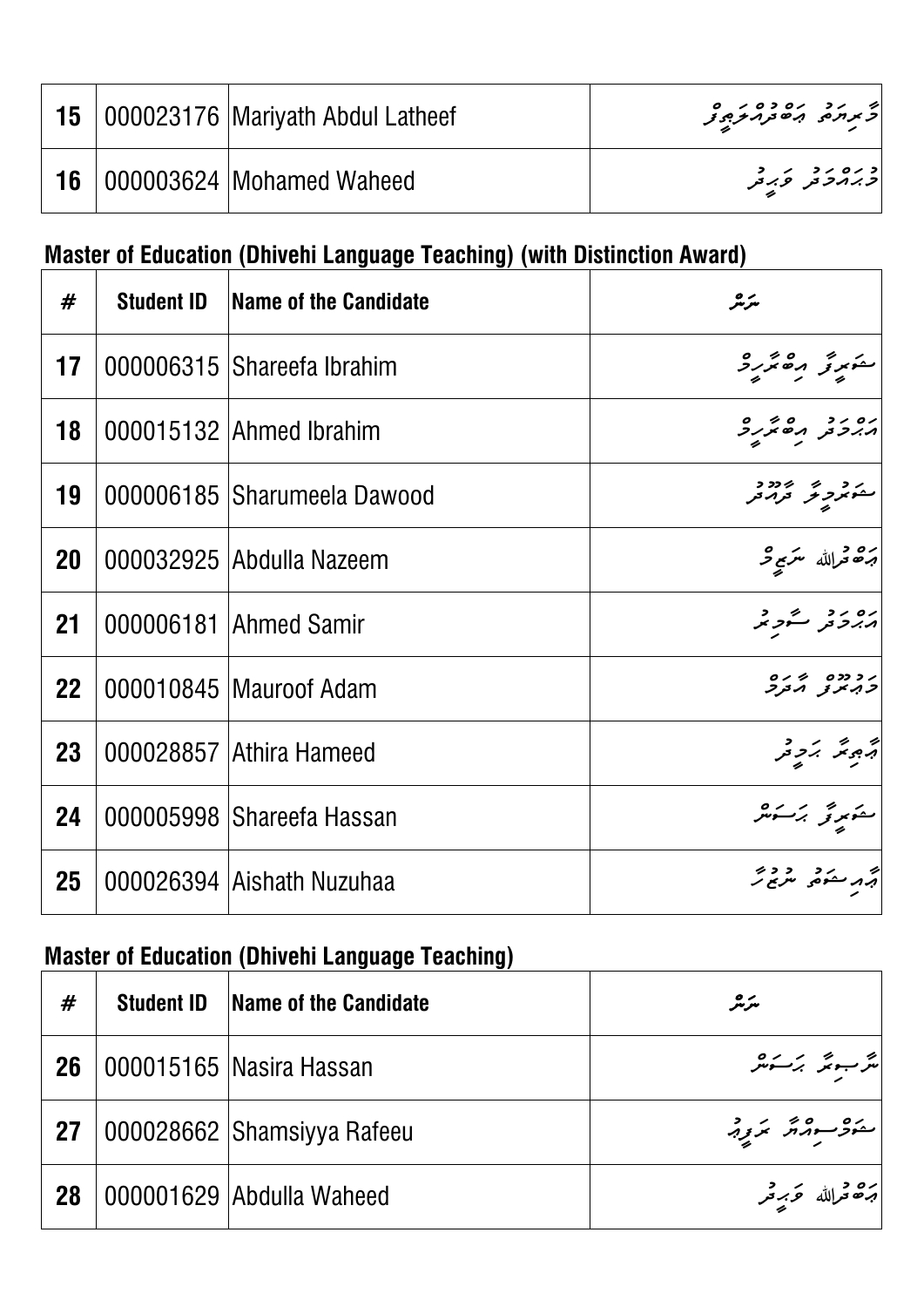| 29              | 000059079 Suha Mohamed          | コノ ロノ コ  クコ<br>ゴ <i>フハノフ ノマ</i> ー             |
|-----------------|---------------------------------|-----------------------------------------------|
| 30              | 000011162   Ali Shareef Mohamed |                                               |
| 31              | 000003298 Hussain Afeef         | وسنهدش وكالمحافر تو                           |
| 32 <sub>2</sub> | 000029216 Abdul Gafoor Ismail   | ره ده بردد د همه ه<br>به مرد در د بر مرد برگر |
| 33              | 000004183 Adam Mohamed          | ש נים נים ניב<br>גבק כ.ג.מכבק                 |
| 34              | 000007011 Aminath Ahmed         | ת גר גם גר<br>גריתים גיגרת                    |
| 35              | 000002361 Fareesha Khalid       | تربر متم تزبر د                               |
| 36              | 000015162 Fathimath Rasheedha   | تح و د د که سوتر                              |
| 37              | 000037429 Ilmaza Hussain        | درسم برستهر شر                                |
| 38              | 000032917 Jameela Hamid         | ر د بر د<br>نح تر قر بر تر تر                 |

### **Master of Business Administration (with Distinction Award)**

|  | <b>Student ID</b> Name of the Candidate | سرچر                          |
|--|-----------------------------------------|-------------------------------|
|  | <b>39</b>   000051245   Abdulla Sinau   | بره د <sub>الله</sub> ب محرمه |

#### **Master of Business Administration**

| <b>MNU Business School</b><br><b>Master of Business Administration (with Distinction Award)</b> |                   |                                          |                            |
|-------------------------------------------------------------------------------------------------|-------------------|------------------------------------------|----------------------------|
| #                                                                                               | <b>Student ID</b> | <b>Name of the Candidate</b>             | سرمر                       |
| 39                                                                                              |                   | 000051245   Abdulla Sinau                | برقة فرالله سونترقه        |
|                                                                                                 |                   | <b>Master of Business Administration</b> |                            |
| #                                                                                               |                   | <b>Student ID</b> Name of the Candidate  | سرمر                       |
| 40                                                                                              |                   | 000032435 Ahmed Shiyaaz                  | ים יד הייך<br>גיבת המתי    |
| 41                                                                                              |                   | 000047881 Aishath Sama Abdulla           | مجرم حكم و سكون مره و الله |
|                                                                                                 |                   | <b>42</b>   000033351   Fathimath Saeed  | تجمع بحرقه ستوجر           |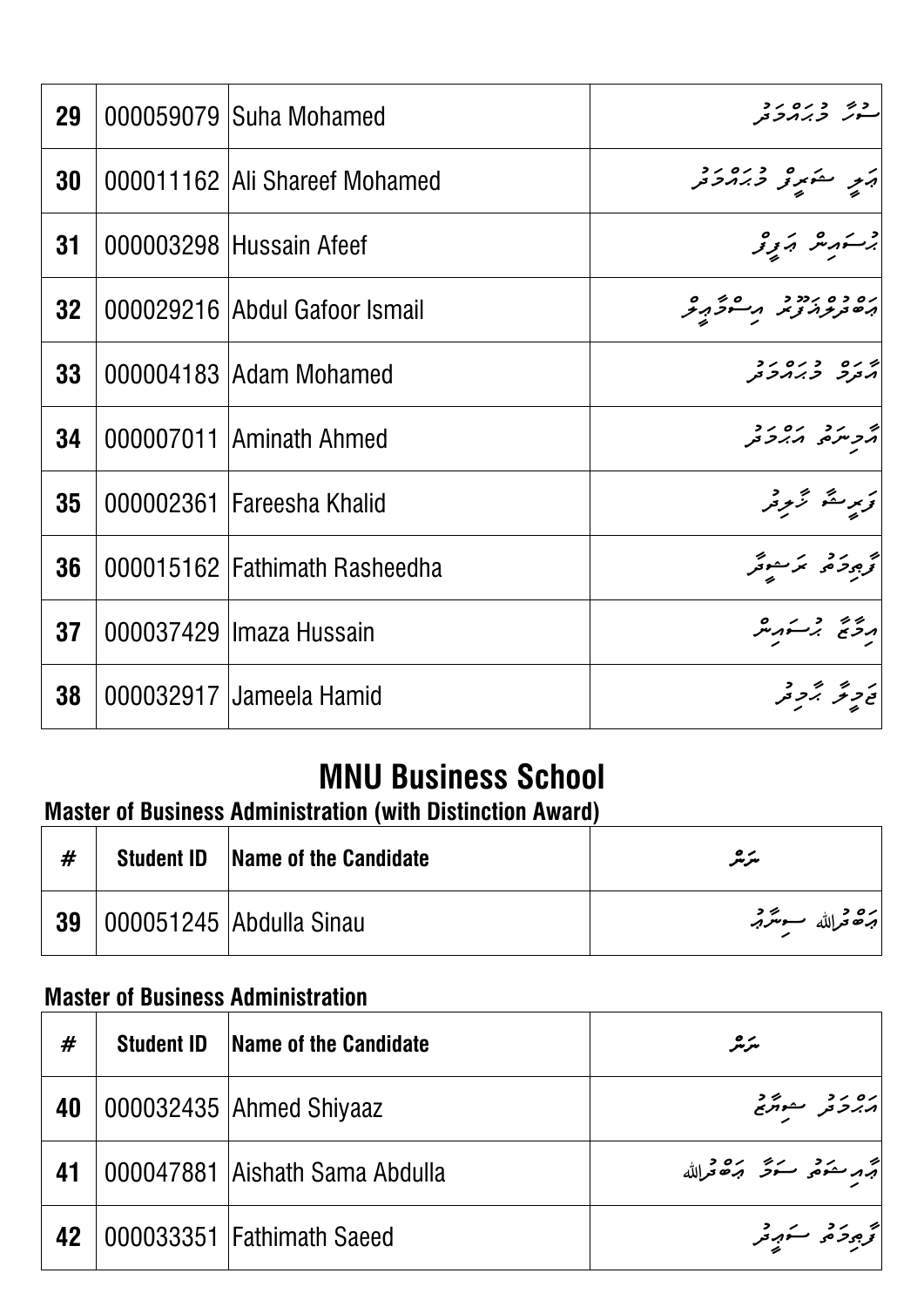| 43 | 000044778   Fathmath Inaya        | توجود حد مستر م                                   |
|----|-----------------------------------|---------------------------------------------------|
| 44 | 000045777  Hasna Abdul Razzag     | بر ۵ بره ده بره په و<br>  بر سوس بره تر ۱۸ بر برغ |
| 45 | 000001652  Hassan Shareef         | برسكوهر مسكوبو                                    |
| 46 | 000033017 Hussain Raumoon Ibrahim | د من مرد ده ده ده بر ده در د                      |
| 47 | 000047892  Mariyam Sana           | ره ره په پ                                        |
| 48 | 000015015   Mohamed Hussain       | دره در در مرد<br>  دبر مرد برسنه مرد              |

# **Bachelor of International Hospitality Management**

|    | <b>Faculty of Hospitality and Tourism Studies</b><br><b>Bachelor of International Hospitality Management</b> |                                                     |                                                          |  |  |
|----|--------------------------------------------------------------------------------------------------------------|-----------------------------------------------------|----------------------------------------------------------|--|--|
| #  | <b>Student ID</b>                                                                                            | Name of the Candidate                               | سرچر                                                     |  |  |
| 49 |                                                                                                              | 000050666 Aminath Huwaina Abdul Haadhee             | מ קר כן מן קסכסים<br>הקייקים קפאניית הסתקקפ <sub>ת</sub> |  |  |
| 50 |                                                                                                              | 000049528 Aminath Nalyfa Asim                       | أرجاحهم متره ومحمد وكبسود                                |  |  |
| 51 |                                                                                                              | 000066718 Aminath Shifra Ibrahim Adeeb              | הכתם בינה הסתיכ הבכ                                      |  |  |
| 52 |                                                                                                              | 000051788 Fathimath Aroofa                          | י גב גדבי.<br>צַפְרַס, הִדוֹבָ                           |  |  |
| 53 |                                                                                                              | 000065546   Fathimath Noor Mohamed                  | י גר נכנ כגום גר.<br>- 3,459 ייניאג <i>ב.ג</i> ונפת      |  |  |
| 54 |                                                                                                              | 000065152 Fathimath Shaiha Abdul Samad              | و دو مشهر وه ده درد و<br>توجودهی مشهر برخور جود          |  |  |
| 55 |                                                                                                              | 000048098 Musthafa Saeed                            | د ۱۰۰۰ مرکز در د                                         |  |  |
|    |                                                                                                              | <b>Bachelor of International Tourism Management</b> |                                                          |  |  |
| #  | <b>Student ID</b>                                                                                            | Name of the Candidate                               | مترمگر                                                   |  |  |
| 56 |                                                                                                              | 000073744 Nisa Latheef                              | سرت کرد تو                                               |  |  |

#### **Bachelor of International Tourism Management**

| # |                                      | <b>Student ID</b> Name of the Candidate | سرمر       |
|---|--------------------------------------|-----------------------------------------|------------|
|   | <b>56</b>   000073744   Nisa Latheef |                                         | سرت نرجوتو |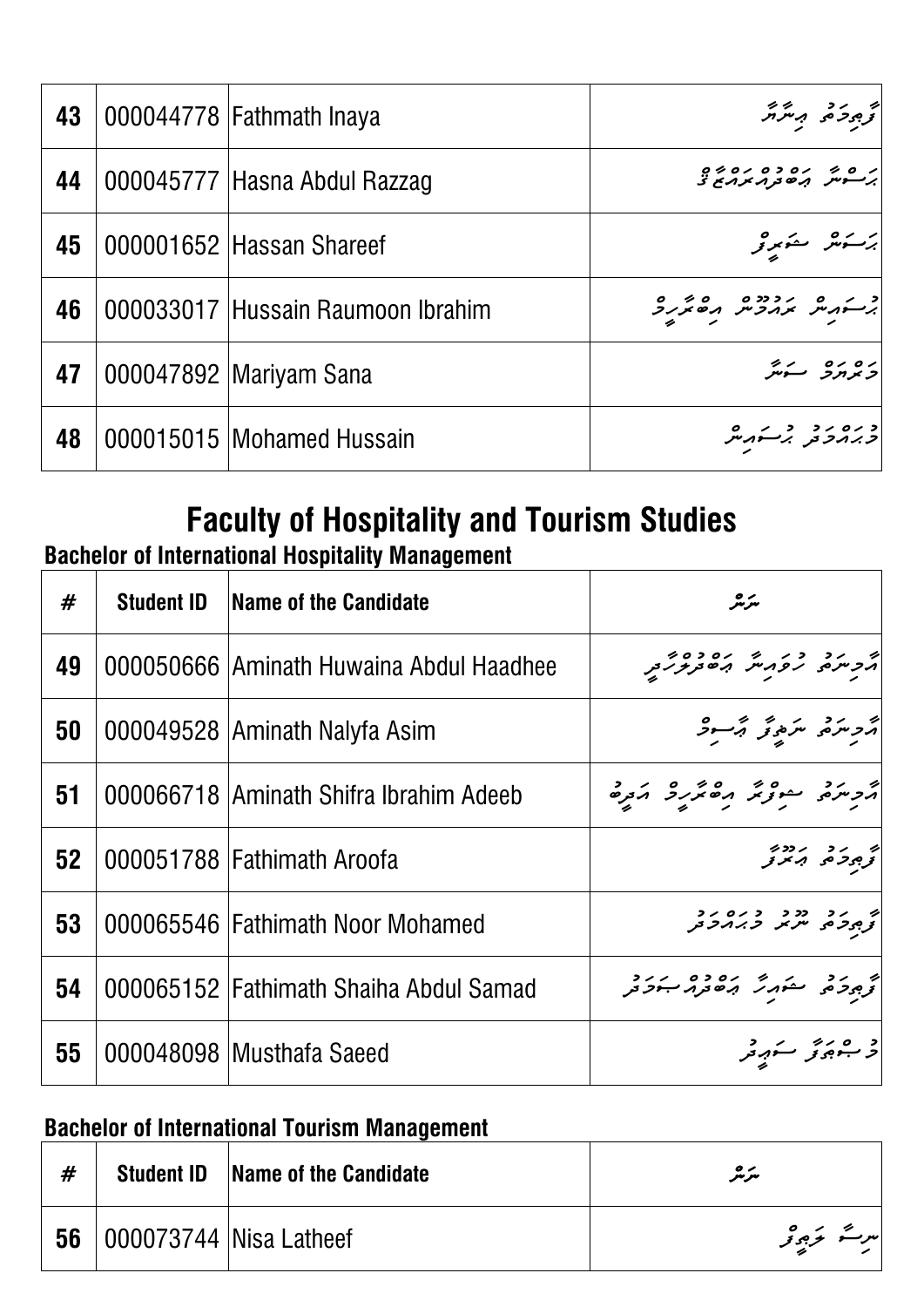### **Bachelor of Business (Management and Marketing) (with Distinction Award)**

| #  | <b>Student ID</b> | <b>Name of the Candidate</b> | مترمگر                     |
|----|-------------------|------------------------------|----------------------------|
| 57 |                   | 000068394 Fathmath Mirhath   | به رد درد<br>ترجود در در م |

# **Bachelor of Business (Management and Marketing)**

| <b>MNU Business School</b><br><b>Bachelor of Business (Management and Marketing) (with Distinction Award)</b> |                   |                                                        |                                                                    |  |
|---------------------------------------------------------------------------------------------------------------|-------------------|--------------------------------------------------------|--------------------------------------------------------------------|--|
| #                                                                                                             | <b>Student ID</b> | Name of the Candidate                                  | سرمر                                                               |  |
| 57                                                                                                            |                   | 000068394 Fathmath Mirhath                             | و د د د ده<br>ترجوده <i>د برب</i> ه                                |  |
|                                                                                                               |                   | <b>Bachelor of Business (Management and Marketing)</b> |                                                                    |  |
| #                                                                                                             | <b>Student ID</b> | Name of the Candidate                                  | سرمر                                                               |  |
| 58                                                                                                            |                   | 000033543 Aishath Haifa Ali                            | أيه مستوضى كروتخى أيكو                                             |  |
| 59                                                                                                            |                   | 000046312 Aishath Visama                               | أتهر حذة ومشرقر                                                    |  |
| 60                                                                                                            |                   | 000062464   Dhunya Abdul Ghanee                        | د ه به بره ده بر<br>ترسر بر به برخ بر                              |  |
| 61                                                                                                            |                   | 000065068 Hawwa Liusha Waheedh                         | ره د د د مگر ورد د                                                 |  |
| 62                                                                                                            |                   | 000064462 Hussain Irsham                               | برستهر شهر متحرقه                                                  |  |
| 63                                                                                                            |                   | 000060481 Mariyam Manoosha Musthafa                    | ים נים נדיר שנים נים.<br>באו <i>נר ב</i> ית עם ב <del>יו</del> ס צ |  |
| 64                                                                                                            |                   | 000053823 Mariyam Nadhuva                              | ים ים יידיד<br><i>כ</i> א <i>ורר</i> יי <i>ד</i> נפ                |  |
| 65                                                                                                            |                   | 000069518 Sara Dawood                                  |                                                                    |  |
| 66                                                                                                            |                   | 000064126 Shafia Mohamed                               | متورثه وره رد                                                      |  |
| 67                                                                                                            |                   | 000068918 Shifna Ahmed                                 | مموتر شرکت در د<br>مموتر شرکتر در                                  |  |
| 68                                                                                                            | 000062031         | <b>Suhaa Faheem</b>                                    |                                                                    |  |
| 69                                                                                                            |                   | 000063332 Thaif Mohamed                                | ه ه د ده د د<br>جمه تر ح بر مرحمر                                  |  |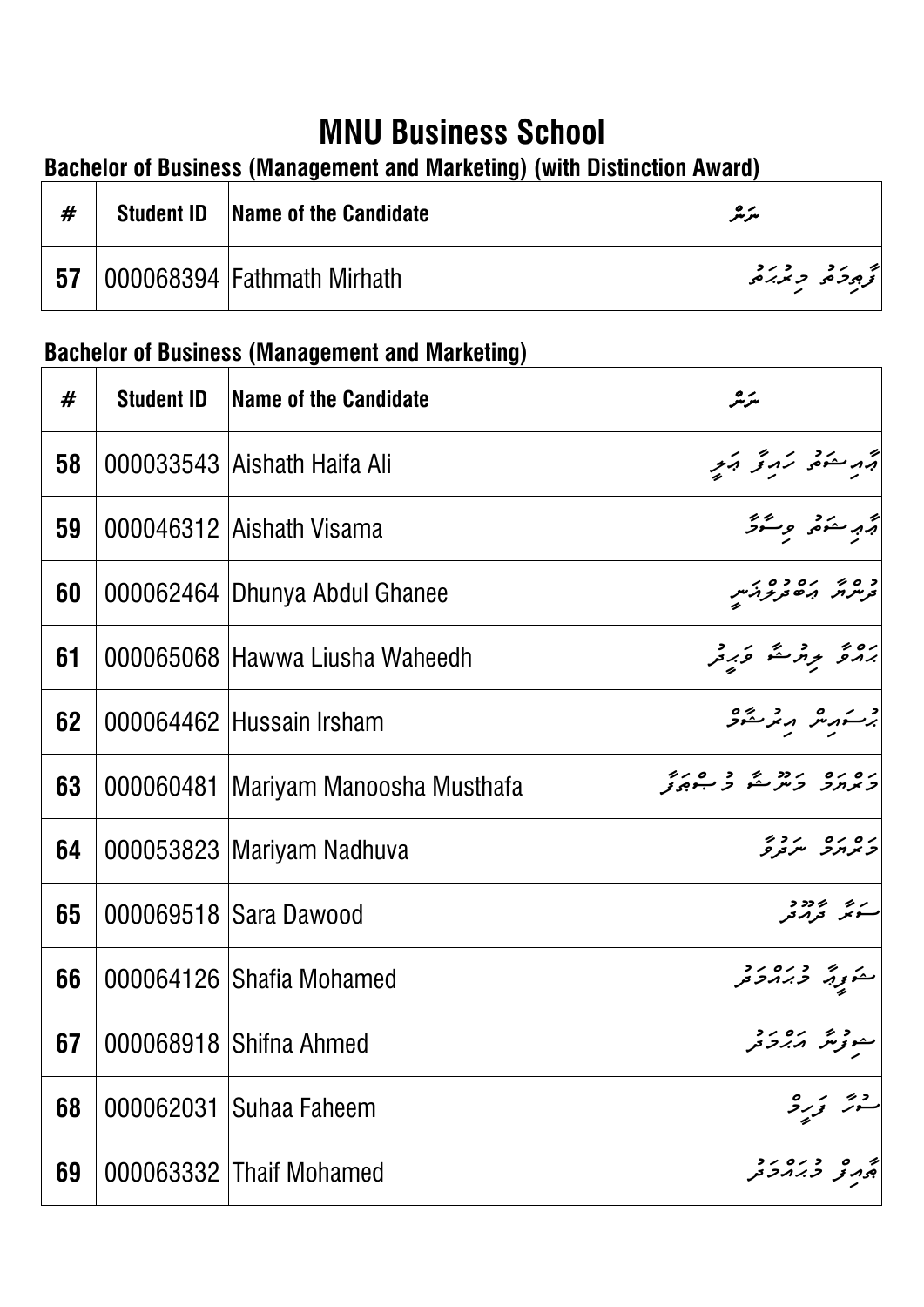### **Bachelor of Economics and Management**

| # | <b>Student ID</b> Name of the Candidate | سرمر          |
|---|-----------------------------------------|---------------|
|   | <b>70</b>   000070020   Aminath Rifga   | جر مرد معموقة |

## **Bachelor of Marketing (Male' Campus)**

| #  | <b>Student ID</b> | Name of the Candidate            | سرمر                                          |
|----|-------------------|----------------------------------|-----------------------------------------------|
| 71 |                   | 000058707 Aishath Aiman          | أتجمه مشوقه وكمركر شر                         |
| 72 |                   | 000069664 Aminath Shahaa Mohamed | ایم در در دره در د<br>مرد سرمی مشور دبر در در |
| 73 |                   | 000065253   Majuna Ahmed         | روپ ره رو<br>  <i>رح شهر حر</i>               |
| 74 |                   | 000058718   Mariyam Manal Arif   | גם גם גם גם האת צ                             |

## **Bachelor of Accounting and Finance**

| #  | <b>Student ID</b> | <b>Name of the Candidate</b>     | سرچر                                             |
|----|-------------------|----------------------------------|--------------------------------------------------|
| 75 |                   | 000065095 Ahmed Sanoon           | גם גב הגבבים<br>גגב <sub>ב ה</sub> המקט <i>ק</i> |
| 76 |                   | 000067579 Airish Naseem          | ההתבים ית-ים<br>גז                               |
| 77 |                   | 000067696 Aishath Faiha Saleem   | أقهر منعهم ودرش سنوجر                            |
| 78 |                   | 000067397   Aishath Maanoo Moosa |                                                  |
| 79 |                   | 000008484 Aishath Zahiya         | جهد سنوه نمح براثر                               |
| 80 |                   | 000049505 Aminath Ifaa           | أثر و سرقر المرتمر                               |
| 81 |                   | 000067189 Aminath Rasheeda       | أترج مردمه تمر مفوقر                             |
| 82 |                   | 000069233 Aminath Saiha          | أرد مركز سنهدر                                   |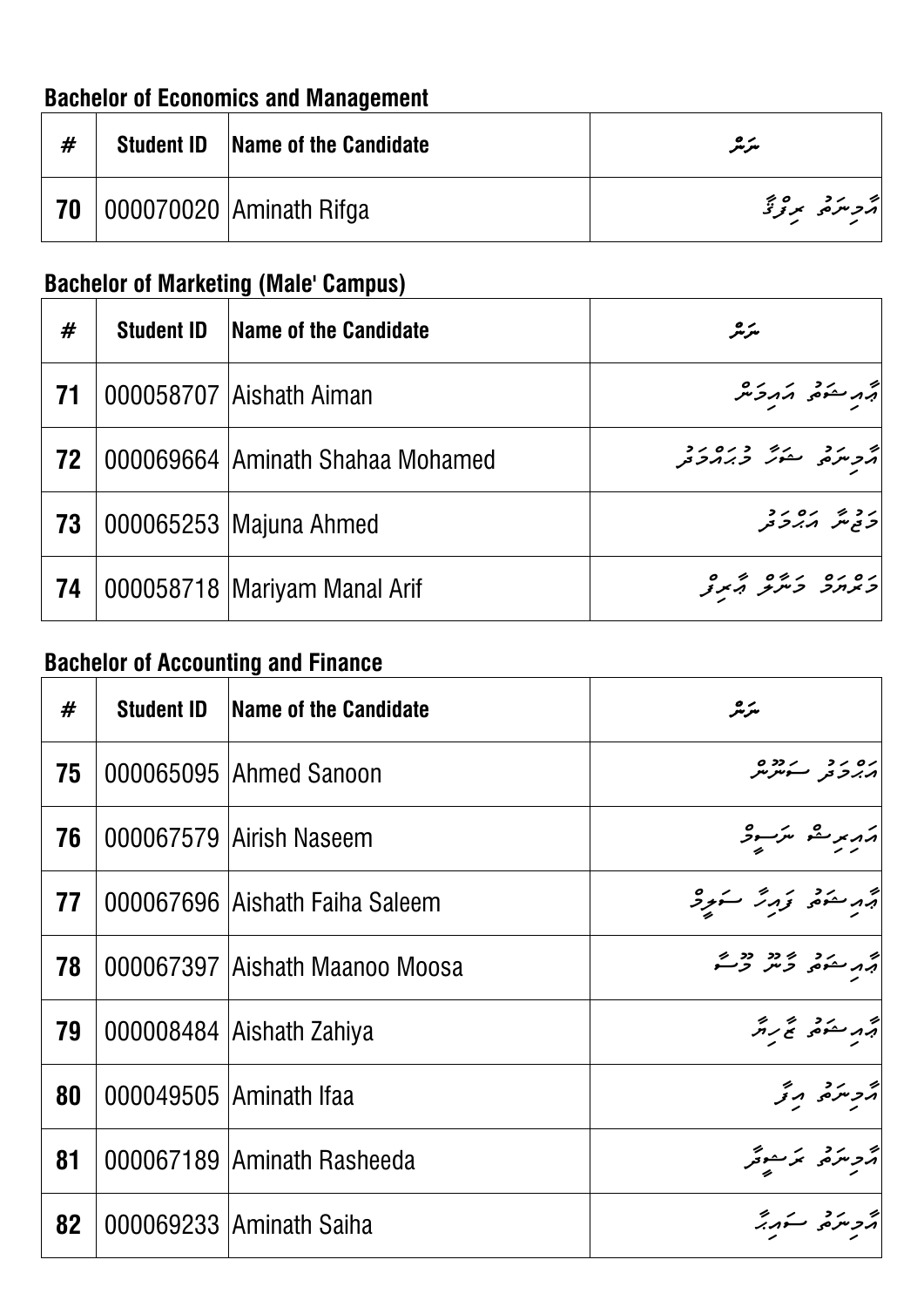| 83  |                          | 000065718 Aminath Sajjaadha Abdulla Shareef | أترج سرقته فلله والله المحتفظ المتحدث والمحمد والمحمد المحمد المحمد المحمد المحمد المحمد المحمد المح |
|-----|--------------------------|---------------------------------------------|------------------------------------------------------------------------------------------------------|
| 84  |                          | 000069771 Aniya Hassan                      | أأسرائر برسكسر                                                                                       |
| 85  |                          | 000068978 Fathimath Saraa Shareef           | توجود حرير سنور تو                                                                                   |
| 86  |                          | 000067093   Fathimath Zeeniya               | كوجردة بمسرش                                                                                         |
| 87  |                          | 000067697 Hassan Rameez Hussain             | برسكش برديع برسكه شر                                                                                 |
| 88  |                          | 000059951 Hassan Zahid Mohamed Naeem        | برسكم تم روم دوم مرجد                                                                                |
| 89  |                          | 000065615 Hawwa Afra Ali                    | יםי יםי היק                                                                                          |
| 90  |                          | 000068870 Hilma Ibrahim                     | י כל הסתיק                                                                                           |
| 91  |                          | 000070272 Huzaam Rasheed                    | دیره بر موتر                                                                                         |
| 92  | 000045578 llfa Ibrahim   |                                             | پرتو مصر کرد                                                                                         |
| 93  | 000068861   Inaayath Ali |                                             | به شهره و بر                                                                                         |
| 94  |                          | 000066856 Ismail Hammaaz                    | ەر مەزەر بەدە دە<br>مەسىردىكى بەدىرى                                                                 |
| 95  |                          | 000067692   Mariyam Afaa Hassan             | ים ים ידי יהם<br>כאחר הן גבינית                                                                      |
| 96  |                          | 000069992 Mariyam Raya Zahir                | ום ום ירי די ד<br>באחר אח שנא                                                                        |
| 97  |                          | 000064402 Mohamed Affan                     | 1 - 10 - 10 - 10<br><i>ת ג ח</i> ב ת הריצייו                                                         |
| 98  |                          | 000067310   Muslihaa Ali Mufeedh            | اد مشرد به در در در د                                                                                |
| 99  |                          | 000069990   Nabaahath Rasheed               | مرضر و مرسوم                                                                                         |
| 100 |                          | 000050342 Rifga Abdulla                     | بمرتزقتي وشكا فرالله                                                                                 |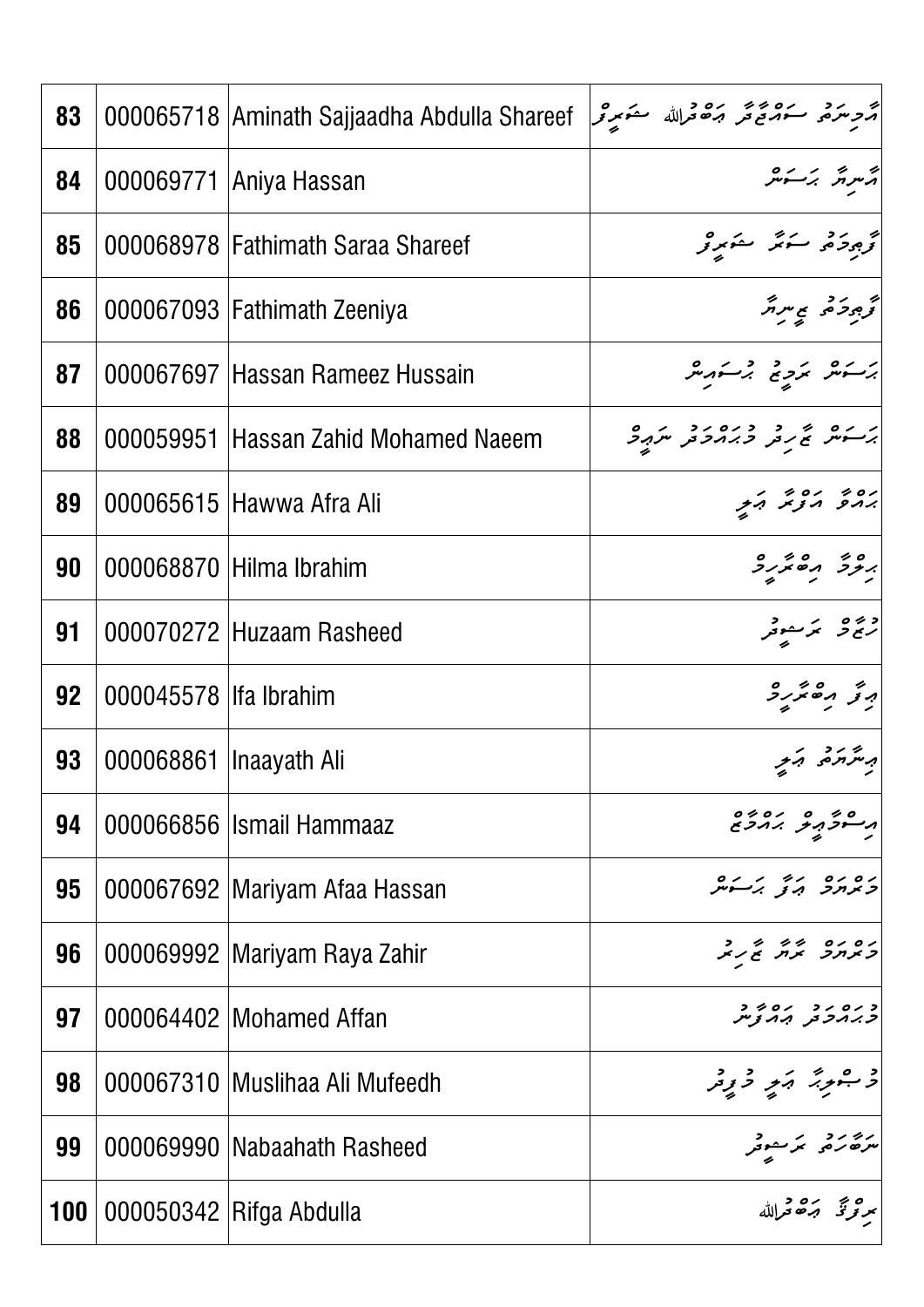|  | <b>101</b>   000058704   Saheela Abdul Raheem     | ر دیم بره ده د ه<br>سرگر برخوبر پربرد           |
|--|---------------------------------------------------|-------------------------------------------------|
|  | <b>102</b> 000032456 Sofa Ibrahim                 | 51501                                           |
|  | <b>103</b>   000070042   Zulaikha Zooshaan Waheed | د بر دو شهر و به د<br>  فرغرمرتر فرستهش و بر فر |

# **Bachelor of Human Resource Management (with Distinction Award)**

|  | <b>Student ID</b> Name of the Candidate        | سرمر                                                              |
|--|------------------------------------------------|-------------------------------------------------------------------|
|  | <b>104</b>   000069909   Shaufa Mohamed Waheed | ر د په د ده ر د د<br>استوړن <sub>و</sub> تربر <i>د تر</i> توبر تر |

## **Bachelor of Human Resource Management**

| #          |                      | <b>Student ID</b>   Name of the Candidate | سرمر                                                                                                |
|------------|----------------------|-------------------------------------------|-----------------------------------------------------------------------------------------------------|
| 105        |                      | 000069776 Aishath Ilma Adnan              | جمه منعمی مرور در در در در در استفاده برای منتشر بر در استفاده استفاده برای کنید با استفاده برای من |
| 106        |                      | 000033334 Aminath Abdulla Zareer          | جُرْحِ سَرَمُ جَنَّ جَ اللهِ بِمَ سَرِيْر                                                           |
| 107        |                      | 000070019 Aminath Raisha Mohamed          |                                                                                                     |
| <b>108</b> |                      | 000026301 Hussain Ageel                   | برستهر شه تهزیحر                                                                                    |
| 109        |                      | 000067230   Mariyam Azza                  | ים ים ים 4<br>קי <i>צורך</i> ההא                                                                    |
| 110        |                      | 000066199 Mohamed Ihsan                   | כ נים ניביים<br><i>כ ג</i> ונכ <sub>בק</sub> ו <i>גי</i> לייק                                       |
| 111        |                      | 000065097 Reesha Ahmed Sifaaz             | برنگو برورد مسوئومج                                                                                 |
| 112        | 000064179 Sanfa Zuha |                                           | ر ہ در در<br>سوسرتو ہے ر                                                                            |
| 113        |                      | 000059764 Saushan Mohamed                 | رد در ۵۶۶ ورو دو.<br>سوړ سوس د بربرو د                                                              |
| 114        |                      | 000013450 Shahidha Mohamed                | مهم و ده ده.<br>مشهر تر بر بر تر تر                                                                 |